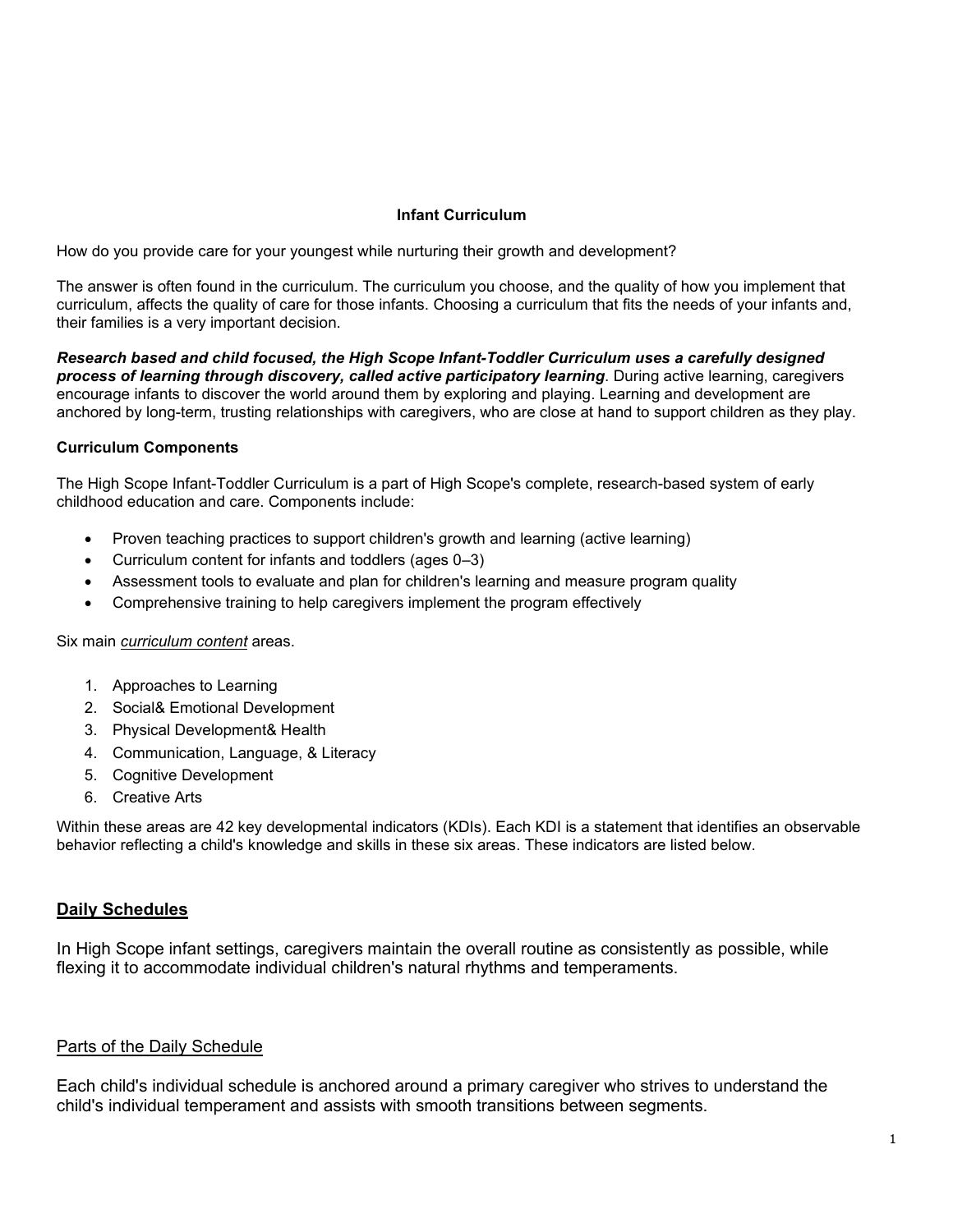**Arrivals and Departures** — Caregivers work with parents to ensure that arrivals and departures are pleasant and reassuring for children. These times allow children to extend the bonds of trust they have with their parents to the caregivers in the program.

**Choice Time**— During this part of the daily routine, caregivers are attentive and offer emotional and physical support to children as the children play and explore their environment at their own pace. Caregivers tailor their responses to children's ideas, engage in give-and-take communication with the children, imitate children's actions, support children's play with other children, and assist children in problem solving.

**Group Times**— In small groups of older infants, caregivers provide a set of materials for children to explore in a common activity. In these group times children remain in close contact with the caregiver while having a shared experience with other children. Although the adults introduce the activities, children remain free to make choices about materials and how to use them. Adults follow the children's cues (e.g., deciding how long the activity lasts, based on children's interest levels).

**Outside Time**— This segment of the day allows infants to explore the outdoor world. Using strategies like those used at choice time, adults support children's exploration and interests, providing open-ended materials and a variety of experiences. Young infants who are not yet crawling may spend time on a blanket lying on their backs and looking around, reaching for objects, and feeling the sun and air. Older infants sit and explore toys and natural objects, crawl, and pull themselves up to a stand.

**Caregiving Routines**— In addition to strengthening bonds with children during meals, rest, and bodily care routines, caregivers also use these care giving routines as opportunities to share control by finding ways for the children to play an active role. Frequency of naps is based around each child's individual needs. Adults also accommodate children's individual styles of waking up. Similarly, adults take cues from children about feedings and diaper changes rather than asserting control to make the schedule more convenient for themselves.

**Transitions** — The timing of transitions is flexible, based on children's needs and engagement in their play, and the shift in events or activities should be kept low-key and comfortable. Caregivers organize the parts of the day in a logical fashion, just as one would do in one's personal routine.

**Team Planning Time**— This time happens every day in our program. It can occur during children's naptime. The teaching team meets to discuss their observations of children's developing abilities and interests, focusing on these observations as they plan activities and review materials in the classroom.

**Infant-Toddler Key Developmental Indicators (KDIs)**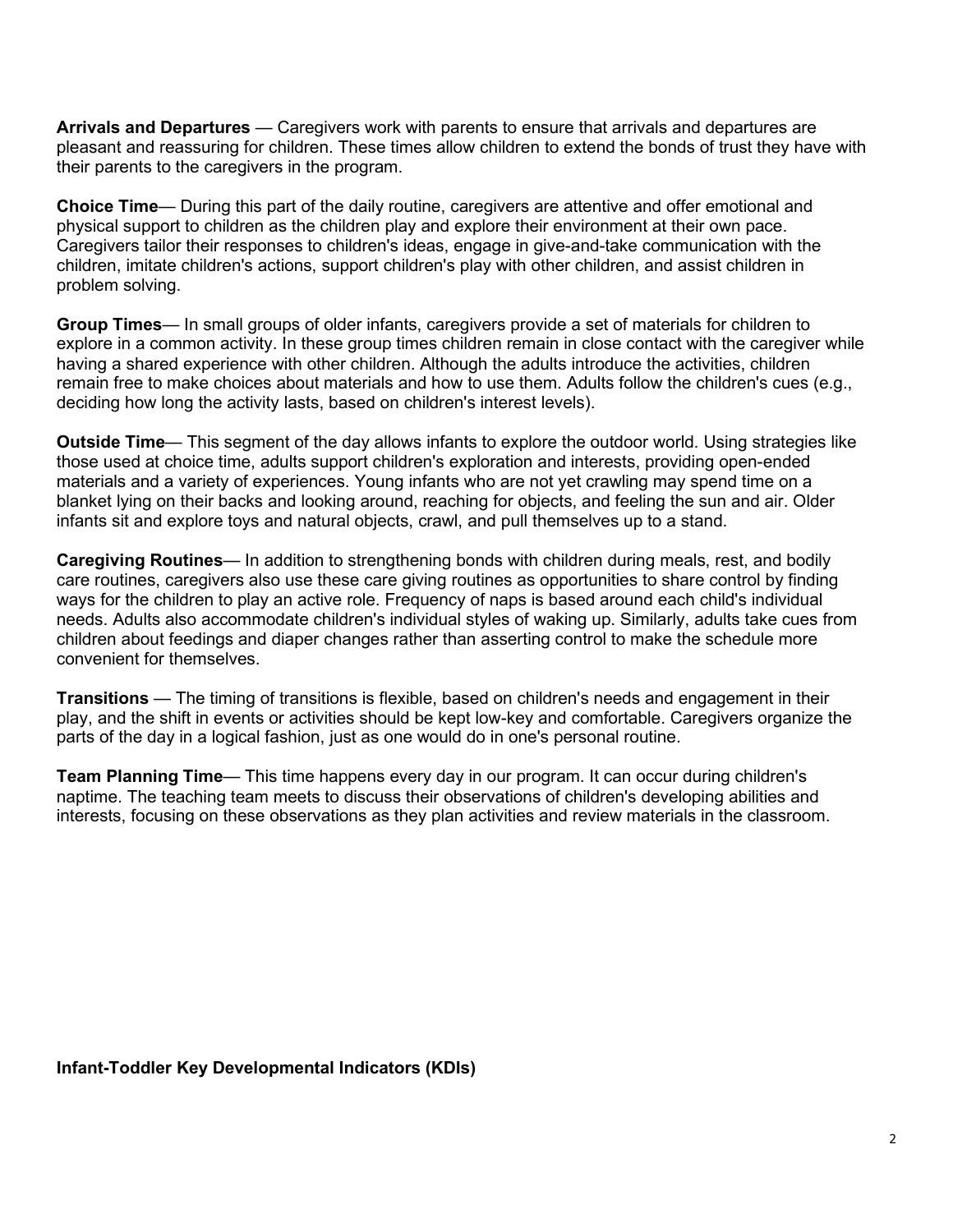### **A. Approaches to Learning**

- 1. **Initiative:** Children express initiative.
- 2. **Problem solving:** Children solve problems encountered in exploration and play.
- 3. **Self-help:** Children do things for themselves.

#### **B. Social and Emotional Development**

- 4. **Distinguishing self and others:** Children distinguish themselves from others.
- 5. **Attachment:** Children form an attachment to a primary caregiver.
- 6. **Relationships with adults:** Children build relationships with other adults.
- 7. **Relationships with peers:** Children build relationships with peers.
- 8. **Emotions:** Children express emotions.
- 9. **Empathy:** Children show empathy toward the feelings and needs of others.
- 10. **Playing with others:** Children play with others.
- 11. **Group participation:** Children participate in group routines.

#### **C. Physical Development and Health**

- 12. **Moving parts of the body:** Children move parts of the body (turning head, grasping, kicking).
- 13. **Moving the whole body:** Children move the whole body (rolling, crawling, cruising, walking, running, balancing).
- 14. **Moving with objects:** Children move with objects.
- 15. **Steady beat:** Children feel and experience steady beat.

# **D. Communication, Language, and Literacy**

- 16. **Listening and responding:** Children listen and respond.
- 17. **Nonverbal communication:** Children communicate nonverbally.
- 18. **Two-way communication:** Children participate in two-way communication.
- 19. **Speaking:** Children speak.
- 20. **Exploring print:** Children explore picture books and magazines.
- 21. **Enjoying language:** Children enjoy stories, rhymes, and songs.